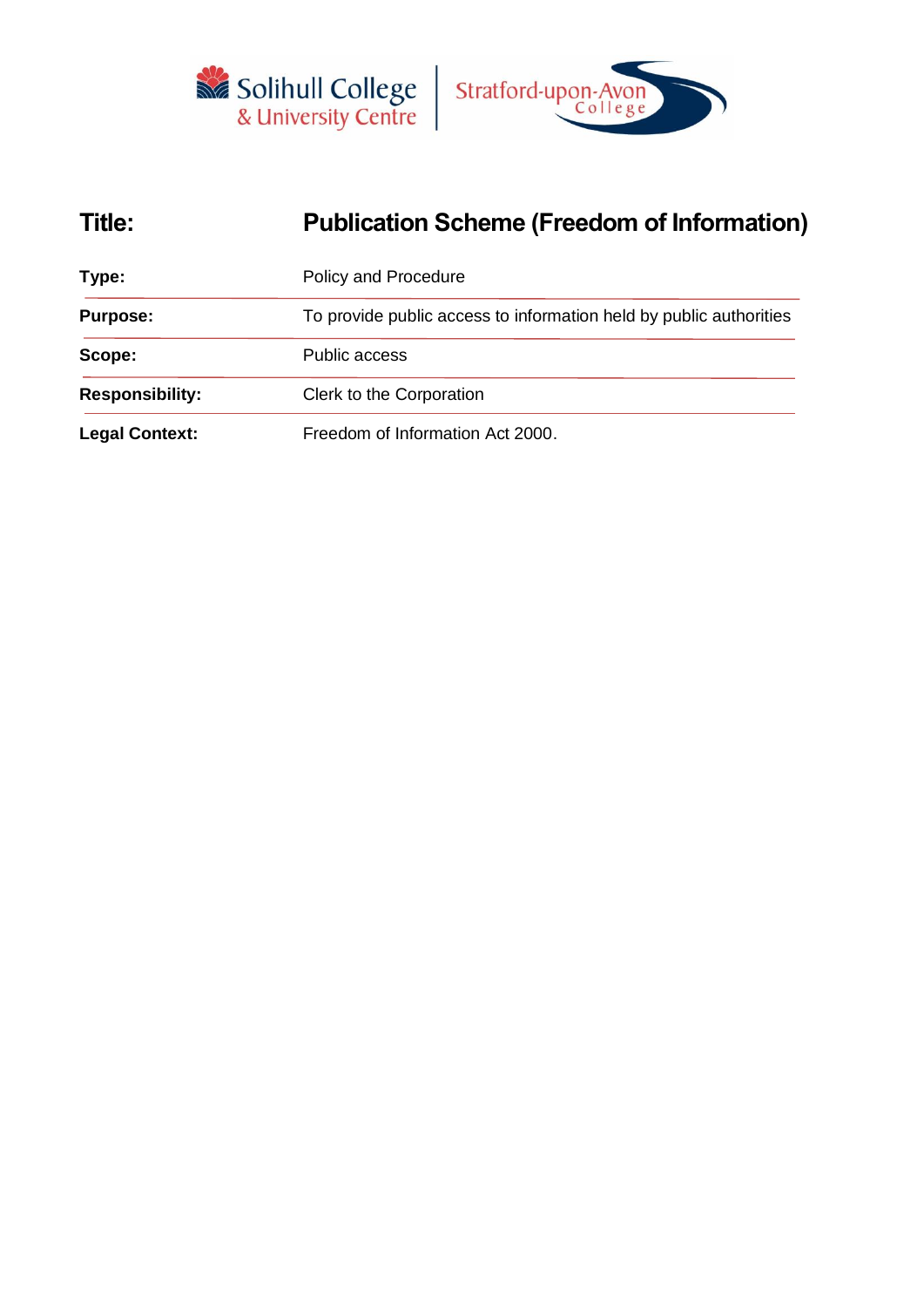

# **Solihull College and University Centre Publication Scheme**

This publication scheme is in the form prepared and approved by the Information Commissioner.

This publication scheme commits Solihull College and University Centre (the 'College') to make information available to the public as part of its normal business activities. The information covered is included in the classes of information mentioned below, where this information is held by the College.

The scheme commits the College to:

- Actively publish or otherwise make available as a matter of routine, information, including environmental information, which is held by the College and falls within the classifications below.
- Specify the information which is held by the College and falls within the classifications below.
- Actively publish or otherwise make available as a matter of routine, information described in this scheme.
- Publish the methods by which information is routinely made available so that it can be easily identified and accessed by members of the public.
- Review and update on a regular basis the information the College makes available under this scheme.
- Produce a schedule of any fees charged for access to information which is made available.
- Make this publication scheme available to the public.

# **Classes of Information:**

The scheme is arranged into the following classes:

**Who we are and what we do:** Organisational information, locations and contacts, constitutional and legal governance.

**What we spend and how we spend it:** Financial information relating to projected and actual income and expenditure, tendering, procurement and contracts.

**What our priorities are and how we are doing:** Strategy and performance information, plans, assessments, inspections and reviews.

**How we make decisions:** Policy proposals and decisions. Decision-making processes, internal criteria and procedures, consultations.

**Our policies and procedures:** Current written protocols for delivering our functions and responsibilities.

**Lists and Registers:** Information held in registers required by law and other lists and registers relating to the functions of the College.

**The services we offer:** Advice and guidance, booklets and leaflets, transactions and media releases. A description of the services offered.

# **The classes of information will not generally include:**

- Information which the College does not hold;
- Information the disclosure of which is prevented by law, or exempt under one of the Freedom of Information Act ('FOIA') exemptions or Environmental Information Regulations exceptions, or is otherwise properly considered to be protected from disclosure.
- Information provided by the College to an external website which is readily and publicly available;
- Information in draft form;
- Information which is archived, out of date or otherwise inaccessible;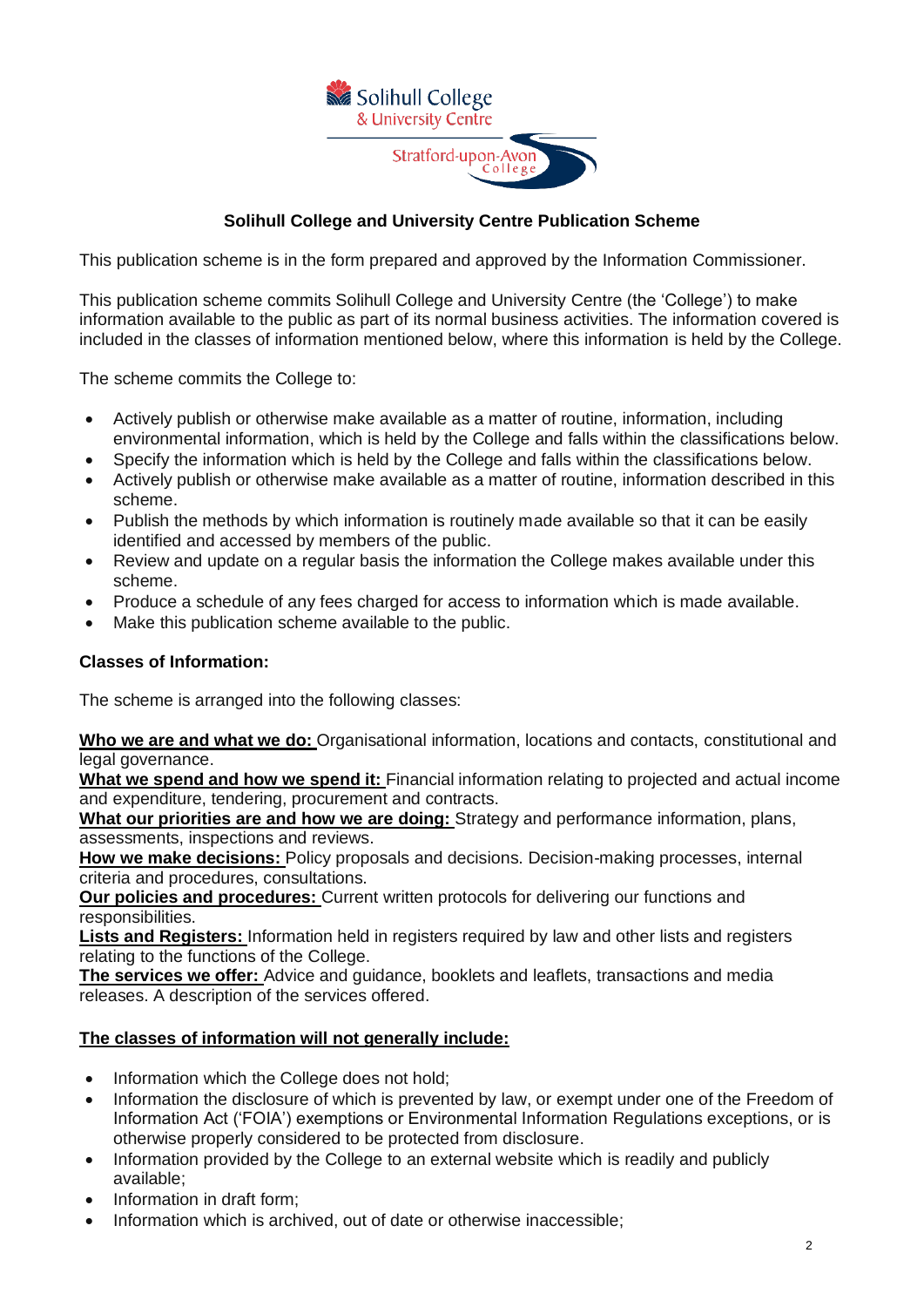• Information which would be impractical or resource-intensive to prepare in a format for routine release.

# **Refusal of Requests**

A request may be refused if it is deemed to fall within the following categories:

- It would cost too much or take too much staff time to deal with the request.
- The request is vexatious.
- The request repeats a previous request from the same person.
- Personal data if releasing it would be contrary to the Data Protection Act.
- Exempt under the Freedom of Information Act 2000

Exemptions are determined by applying a public interest test. This means that consideration of the public interest arguments will be made before deciding whether to disclose the information. So, it may be necessary to disclose information in spite of an exemption, where it is in the public interest to do so.

If part or all of the request is being refused a written refusal notice will be issued. A refusal notice must be issued whether the College is refusing to state whether the information is held or confirming that the information is held but the request is being refused.

# **Publishing datasets for re-use**

The College will publish under their publication scheme any dataset they hold that has been requested, together with any updated versions, unless it is satisfied that it is not appropriate to do so. So far as reasonably practicable, the College will publish it in an electronic form that is capable of reuse.

If the dataset or any part of it is a relevant copyright work and the College is the only owner, the College will make it available for re-use under the terms of a specified licence. Datasets in which the Crown owns the copyright or the database rights are not relevant copyright works.

The Datasets Code of Practice recommends that the College make datasets available for re-use under the Open Government Licence. [http://www.nationalarchives.gov.uk/doc/open-government](http://www.nationalarchives.gov.uk/doc/open-government-licence/version/3/)[licence/version/3/](http://www.nationalarchives.gov.uk/doc/open-government-licence/version/3/)

The term 'dataset' is defined in section 11(5) of FOIA. The terms 'relevant copyright work' and 'specified licence' are defined in section 19(8) of the FOI Act. The Information Commissioner's Office has published guidance on the dataset provisions in FOIA. [https://ico.org.uk/media/for](https://ico.org.uk/media/for-organisations/documents/1151/datasets-foi-guidance.pdf)[organisations/documents/1151/datasets-foi-guidance.pdfT](https://ico.org.uk/media/for-organisations/documents/1151/datasets-foi-guidance.pdf)his explains what is meant by 'not appropriate' and 'capable of re-use'.

# **The method by which information published under this scheme will be made available**

The College will indicate clearly to the public what information is covered by this scheme and how it can be obtained.

Where it is within the capability of the College, information specified in this scheme will be provided on its website. Where it is impractical to make information available on its website or when an individual does not wish to access the information by the website, the College will indicate how information can be obtained by other means and provide it by those means.

In exceptional circumstances some information may be available only by viewing in person. Where this manner is specified, contact details will be provided. An appointment to view the information will be arranged within a reasonable timescale.

Information will be provided in the language in which it is held or in such other language that is legally required. Where the College is legally required to translate any information, it will do so.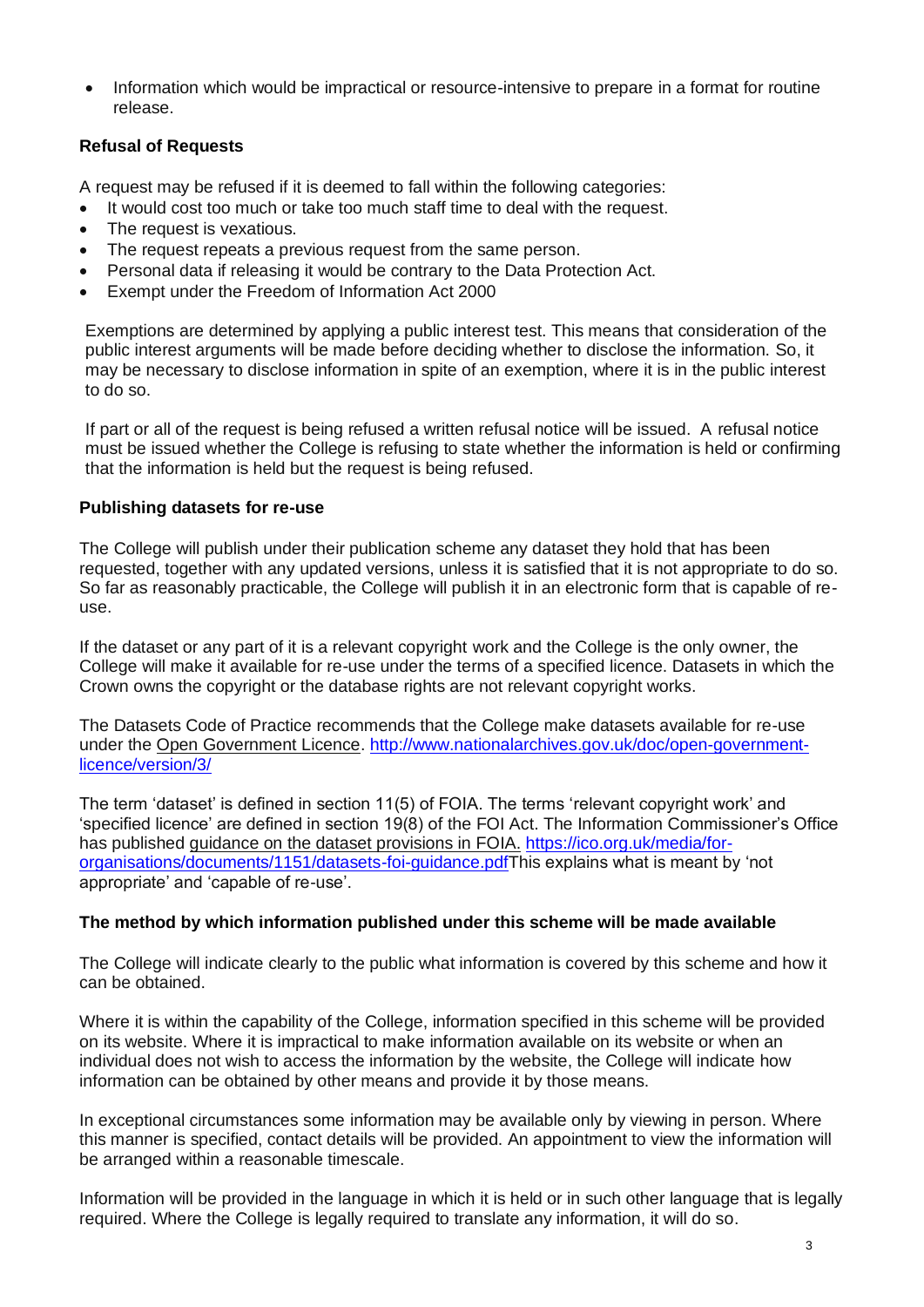Obligations under disability and discrimination legislation and any other legislation to provide information in other forms and formats will be adhered to when providing information in accordance with this scheme.

# **FOI Register**

The College holds a register, which identifies what information has been requested and the action taken to supply the information requested. The register contains the following details:

- Date of Request
- Name and Company of Requester
- Brief Description of Information requested
- Deadline and reminder date
- Fee Charged; and
- Reason for NOT supplying the information requested.

# **Charges which may be made for information published under this scheme**

The purpose of this scheme is to make the maximum amount of information readily available at minimum inconvenience and cost to the public. Charges made by the College for routinely published material will be justified and transparent and kept to a minimum.

Material which is published and accessed on the College's website will be provided free of charge.

Charges may be made for information subject to a charging regime specified by Parliament.

Charges may be made for actual disbursements incurred such as:

- Photocopying
- Postage and packaging
- Costs directly incurred as a result of viewing information
- For information produced commercially, for example, a book, map or similar publication that you intend to sell and would not otherwise have produced.

Charges may also be made for information provided under this scheme where they are legally authorised, they are in all the circumstances, including the general principles of the right of access to information held by public authorities, justified and are in accordance with a published schedule or schedules of fees which is readily available to the public.

Charges may also be made for making datasets (or parts of datasets) that are relevant copyright works available for re-use. These charges will be in accordance with either regulations made under section 11B of the Freedom of Information Act or other enactments.

If a charge is to be made, confirmation of the payment due will be given before the information is provided. Payment may be requested prior to provision of the information. You can find further details on charges we make for information on our Publication Charges Page – pages 14-15 of this document.

# **Responsible Officer – Publication Scheme [Freedom of Information]**

The Principal & Chief Executive Officer is responsible for the Scheme on behalf of Solihull College. To request information available through our Publication Scheme, please contact by email: [public@solihull.ac.uk](mailto:public@solihull.ac.uk) or alternatively, in writing to: -

Principal & Chief Executive Officer (Freedom of Information) Solihull College & University Centre Blossomfield Road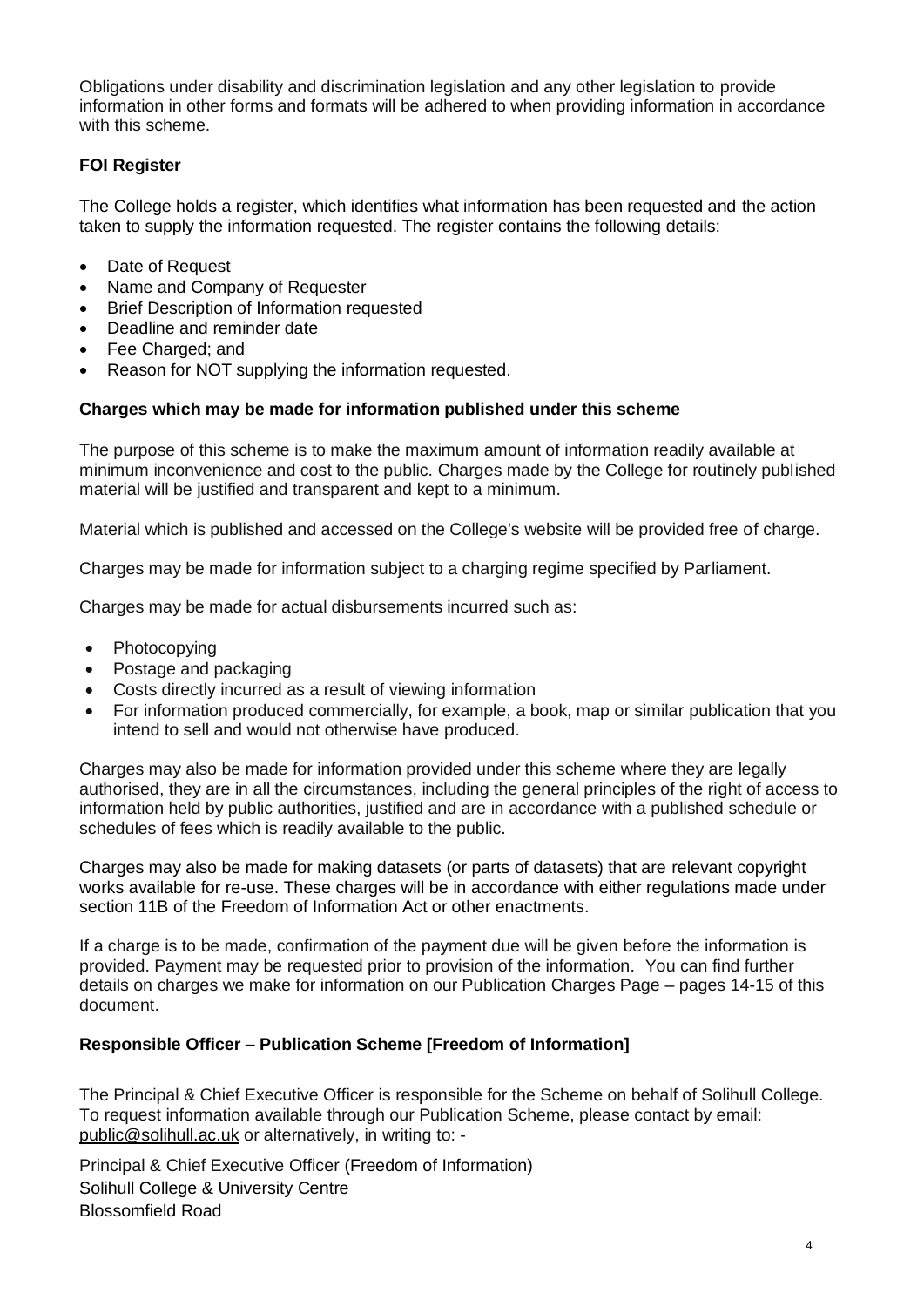Solihull B91 1SB

# **Information not covered in the College's Publication Scheme**

Information held by the College that is not published under this scheme can be requested in writing. The provision of that information will be considered in accordance with the terms of the Freedom of Information Act 2000. A fee may be changed which will be notified to you. You can find further details on charges we make for information not covered in the College's Publication Scheme on our Fees Guidance Page – starting on page 12 of this document.

Once it has received the fee, (if applicable), the College must respond to requests within 20 working days by: -

- 1. Confirming whether it holds the information requested, and
- 2. Either providing a copy or summary of the information, or arranging for the requester to inspect the information;
- 3. Or giving reasons why it has withheld the information.

Applications for information can be made by email: [public@solihull.ac.uk,](mailto:public@solihull.ac.uk) or alternatively, in writing to: -

Principal & Chief Executive Officer (Freedom of Information) Solihull College & University Centre Blossomfield Road Solihull B91 1SB

# **Non-Compliance with the requirements of the Freedom of Information Act 2000**

The Clerk to the Corporation will notify the Chair of Corporation and the Chair of Audit Committee in the event of non-compliance with the Freedom of Information Act 2000 occurring and they should be informed of remedial action planned and taken.

# **Feedback**

It is important that this Publication Scheme meets your needs. If you find the Publication Scheme difficult to understand, please let us know. We also welcome suggestions as to how our Publication Scheme might be improved.

Any questions, comments or complaints about this Publication Scheme should be made by email: [public@solihull.ac.uk,](mailto:public@solihull.ac.uk) or alternatively, in writing to:-

The Clerk to the Corporation (Freedom of Information) Solihull College & University Centre Blossomfield Road Solihull B91 1SB

If we are unable to resolve any complaint, you can complain to the Information Commissioner, the independent body who oversees the FOIA:

Information Commissioner's Office Wycliffe House Water Lane Wilmslow Cheshire SK9 5AF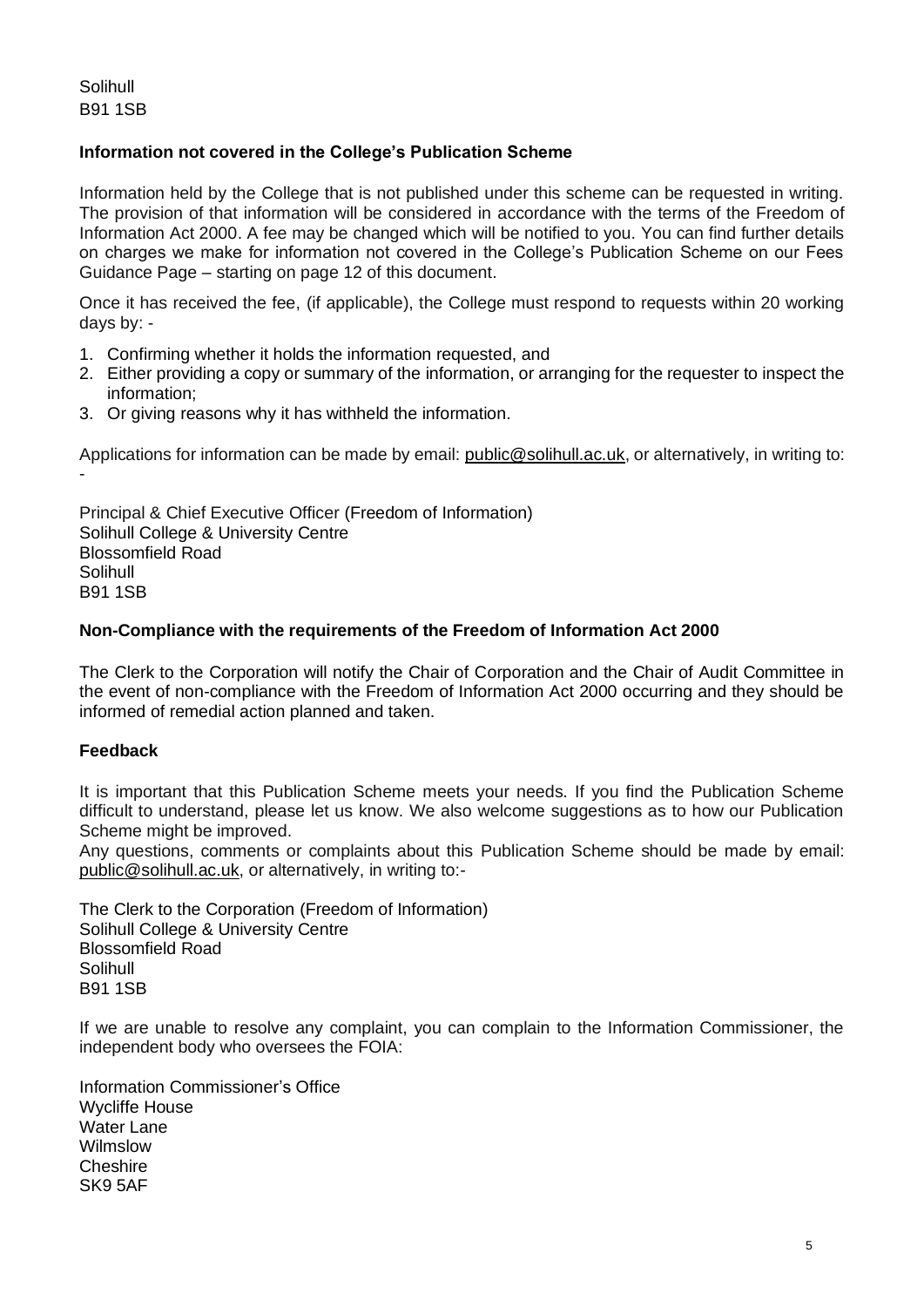# **Further information**

More information about the FOIA is available of the Information Commissioner's website at: [www.ico.org.uk.](http://www.ico.org.uk/)

| Who we are and what we do |                                                                                                                                                             | Organisational information, structures, locations and<br>contacts                                                                                                                                                                                                                  |  |
|---------------------------|-------------------------------------------------------------------------------------------------------------------------------------------------------------|------------------------------------------------------------------------------------------------------------------------------------------------------------------------------------------------------------------------------------------------------------------------------------|--|
| 1                         | Legal framework/Instrument of<br>Government/Articles of Association                                                                                         | The corporate status of FE 'Corporations' was conferred by<br>the Further and Higher Education Act 1992. This legislation is<br>publicly available from the UK Legislation website:<br>http://www.legislation.gov.uk/                                                              |  |
|                           |                                                                                                                                                             | Solihull College was established under the Further and<br>Higher Education Act 1992. The Instruments and Articles of<br>Government are publicly available from the Governors'<br>Handbook https://www.solihull.ac.uk/about-us/college-<br>governance/                              |  |
| $\overline{2}$            | How the institution is organised                                                                                                                            | The College Governance section of our website<br>https://www.solihull.ac.uk/about-us/college-governance/<br>provides details of the Corporation structure, including terms<br>of reference for each committee.                                                                     |  |
|                           |                                                                                                                                                             | Full details of the College structure, including details of the<br>main curriculum areas and services are available upon<br>request, from the Clerk to the Corporation.                                                                                                            |  |
|                           |                                                                                                                                                             | Full details about the organisation of the College,<br>responsibility links, and Management Team Membership, are<br>available upon request.                                                                                                                                        |  |
| 3                         | Lists of and information relating to<br>organisations with whom the<br>College works in partnership and<br>any companies wholly or partially<br>owned by it | Information identifying the relationship between these bodies<br>(such as business, the professions and the community) and<br>the College, is available upon request.                                                                                                              |  |
| 4                         | Location and contact details                                                                                                                                | https://www.solihull.ac.uk/<br>Details of the College staff (including senior managers) are<br>available upon request. A full structure chart is not published<br>on our website, but extracts can be supplied if you specify<br>which departments within the College you require. |  |
| 5                         | Student activities / services                                                                                                                               | Information for student activities can be obtained from the<br>College's website https://www.solihull.ac.uk/about-us/student-<br>services/ https://www.stratford.ac.uk/about-us/student-<br>services/ or is available upon request.                                                |  |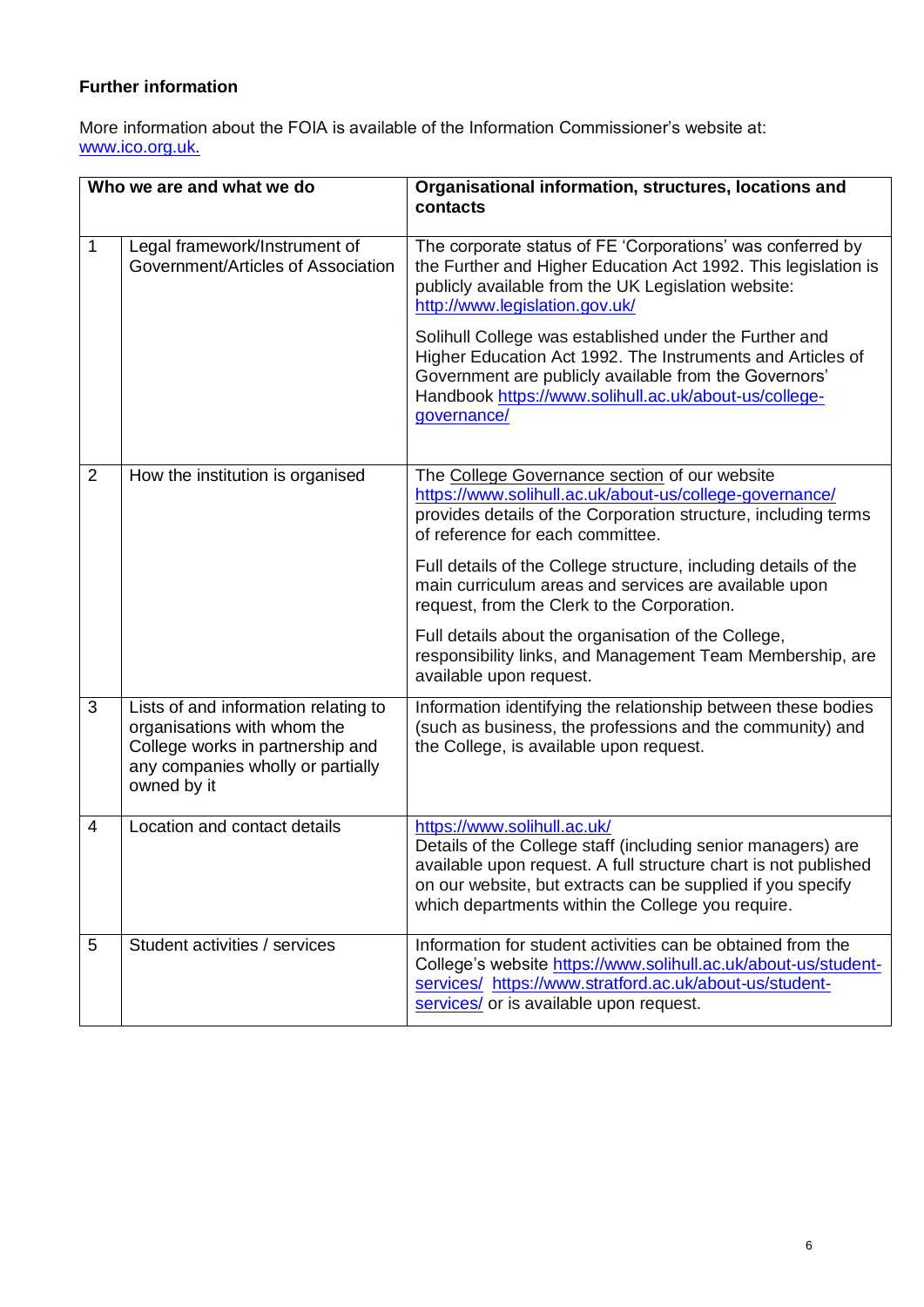| What we spend and how we spend it |                                                       | Financial information relating to projected and actual<br>income and expenditure, procurement, contracts and<br>financial audit                                                                                                                                                                                                                                                                                                                                                                                                                                               |  |  |
|-----------------------------------|-------------------------------------------------------|-------------------------------------------------------------------------------------------------------------------------------------------------------------------------------------------------------------------------------------------------------------------------------------------------------------------------------------------------------------------------------------------------------------------------------------------------------------------------------------------------------------------------------------------------------------------------------|--|--|
|                                   |                                                       | The College's financial statements are available at<br>https://www.solihull.ac.uk/wp-<br>content/uploads/2019/12/members-report-consolidated-<br>financial-statements-for-year-ended-july-2019.pdf The<br>financial statements provide information in response to<br>questions listed below. However, if you require<br>information that is not covered in the financial<br>statements you can request this additionally by emailing<br>public @solihull.ac.uk.                                                                                                               |  |  |
| $\mathbf{1}$                      | Funding/income                                        | Information on the sources of funding and income is available<br>upon request.                                                                                                                                                                                                                                                                                                                                                                                                                                                                                                |  |  |
| $\overline{2}$                    | Financial statements, budgets and<br>variance reports | Financial information in enough detail to allow the public to<br>see where money is being spent, where the College is or has<br>been planning to spend it, and the difference between the<br>two, is available upon request.<br>Revenue budgets and budgets for capital expenditure are<br>available upon request.                                                                                                                                                                                                                                                            |  |  |
| $\mathfrak{B}$                    | Financial audit reports                               | A summary report from the External Auditor is available upon<br>request.                                                                                                                                                                                                                                                                                                                                                                                                                                                                                                      |  |  |
| 4                                 | Capital Programme                                     | Information on major plans for capital expenditure including<br>any private finance initiative and public private partnership<br>contracts is available upon request.                                                                                                                                                                                                                                                                                                                                                                                                         |  |  |
| 5                                 | Financial regulations and<br>procedures               | The Financial Regulations set out the regulations for the<br>preparation of budgets, budgetary control and accounting<br>procedures, business planning and the control of College<br>assets, and are available upon request.<br>The Financial Procedures set out the detailed procedures for<br>purchasing and payments, collection of income, tendering,<br>setting and monitoring budgets, and are available upon<br>request.                                                                                                                                               |  |  |
| 6                                 | Staff pay and grading structures                      | Details of salaries for senior staff, which for the purpose of<br>this document, means staff earning over £100,000 per annum<br>and on the Senior Management Team or equivalent level, are<br>available upon request. Such salaries will be stated in bands<br>of £10,000. Details of levels of pay, for more junior posts, will<br>be identified by salary range, and are available upon request.<br>The 'pay multiple' – the ratio between the highest paid salary<br>and the median average salary of the whole of the College's<br>workforce - is available upon request. |  |  |
| 7                                 | Staff allowances and expenses                         | Details of the allowances and expenses that can be claimed<br>or incurred, including the total of the allowances and<br>expenses paid to individual senior staff members by<br>reference to categories, are available upon request.<br>The College's Expenses Procedure is available at                                                                                                                                                                                                                                                                                       |  |  |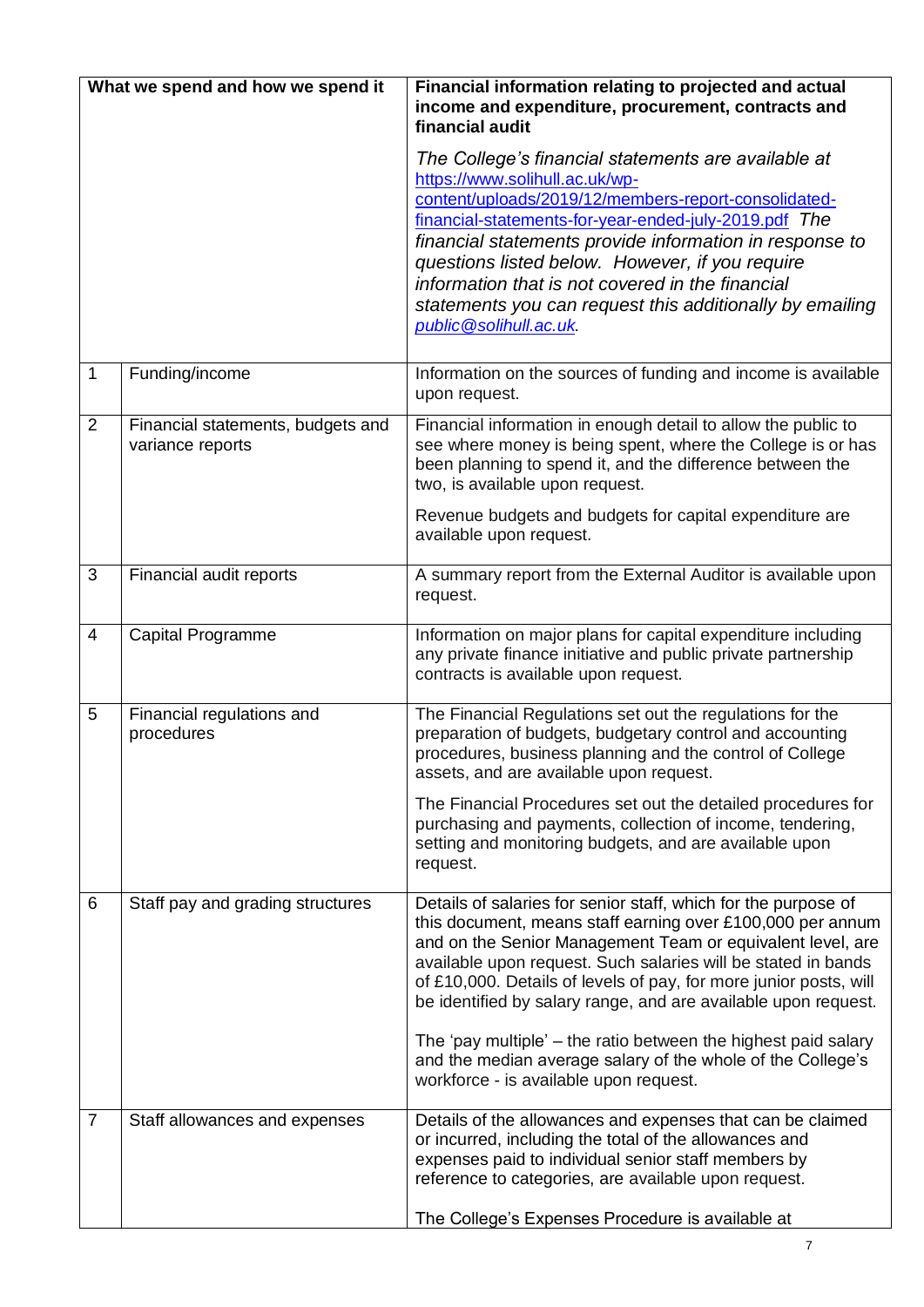|                       |                                                           | https://www.solihull.ac.uk/about-us/policies/                                                                             |  |  |
|-----------------------|-----------------------------------------------------------|---------------------------------------------------------------------------------------------------------------------------|--|--|
| 8                     | Register of suppliers                                     | The College does not have an approved list of suppliers.                                                                  |  |  |
|                       |                                                           |                                                                                                                           |  |  |
| 9                     | Procurement and tender                                    | Details of procedures used for the acquisition of goods and                                                               |  |  |
|                       | procedures and reports                                    | services, are available upon request.                                                                                     |  |  |
| 10                    | Contracts                                                 | The College does not publish details of its commercial                                                                    |  |  |
|                       |                                                           | contracts.                                                                                                                |  |  |
|                       |                                                           |                                                                                                                           |  |  |
| 11                    | Research funding                                          | n/a                                                                                                                       |  |  |
|                       | What our priorities are and how we                        | Strategies and plans, performance indicators, audits,                                                                     |  |  |
| are doing             |                                                           | inspections and reviews for the current and previous<br>three years.                                                      |  |  |
| 1                     | <b>Annual Report</b>                                      | The College's Members' Report and Consolidated Financial                                                                  |  |  |
|                       |                                                           | Statements is available                                                                                                   |  |  |
|                       |                                                           | https://www.solihull.ac.uk/wp-<br>content/uploads/2019/12/members-report-consolidated-                                    |  |  |
|                       |                                                           | financial-statements-for-year-ended-july-2019.pdf                                                                         |  |  |
|                       |                                                           |                                                                                                                           |  |  |
|                       |                                                           |                                                                                                                           |  |  |
| $\overline{2}$        | Corporate and business plans                              | The College's Corporate and business plans, are available                                                                 |  |  |
|                       |                                                           | upon request.                                                                                                             |  |  |
| 3                     | Teaching and learning strategy                            | The College's Teaching and Learning strategy is available                                                                 |  |  |
|                       |                                                           | upon request.                                                                                                             |  |  |
|                       |                                                           |                                                                                                                           |  |  |
| 4                     | Academic quality and standards                            | The College's Academic quality and standards are available<br>upon request. Information on the College's current internal |  |  |
|                       |                                                           | procedures for assuring academic quality and standards and                                                                |  |  |
|                       |                                                           | recent qualitative data on the quality and standards of                                                                   |  |  |
|                       |                                                           | learning and teaching, is available upon request.                                                                         |  |  |
| 5                     | Privacy impact assessments (in full<br>or summary format) | Available as appropriate.                                                                                                 |  |  |
|                       |                                                           |                                                                                                                           |  |  |
| 6                     | External and internal audit; review                       | Information relating to the annual monitoring and review                                                                  |  |  |
|                       | information                                               | process together with a statement of roles, responsibilities                                                              |  |  |
|                       |                                                           | and authority of different bodies within the institution involved                                                         |  |  |
|                       |                                                           | in the programme approval and review is available upon<br>request.                                                        |  |  |
|                       |                                                           |                                                                                                                           |  |  |
| $\overline{7}$        | Corporate relations                                       | Information relating to the College's links with employers and                                                            |  |  |
|                       |                                                           | sponsors, in both the public and private sectors, and the<br>development of learning programmes, is available upon        |  |  |
|                       |                                                           | request.                                                                                                                  |  |  |
| 8                     |                                                           | n/a                                                                                                                       |  |  |
|                       | Government and regulatory reports                         |                                                                                                                           |  |  |
|                       |                                                           |                                                                                                                           |  |  |
| How we make decisions |                                                           | Decision making processes and records of decisions -<br>Information in this class is available at least for current       |  |  |
|                       |                                                           | year and previous three years.                                                                                            |  |  |
| 1                     | Minutes of formal meetings where                          | Minutes are available on the College's website -                                                                          |  |  |
|                       | key decisions are made about the                          | https://www.solihull.ac.uk/about-us/college-governance/                                                                   |  |  |
|                       | operation of the College                                  |                                                                                                                           |  |  |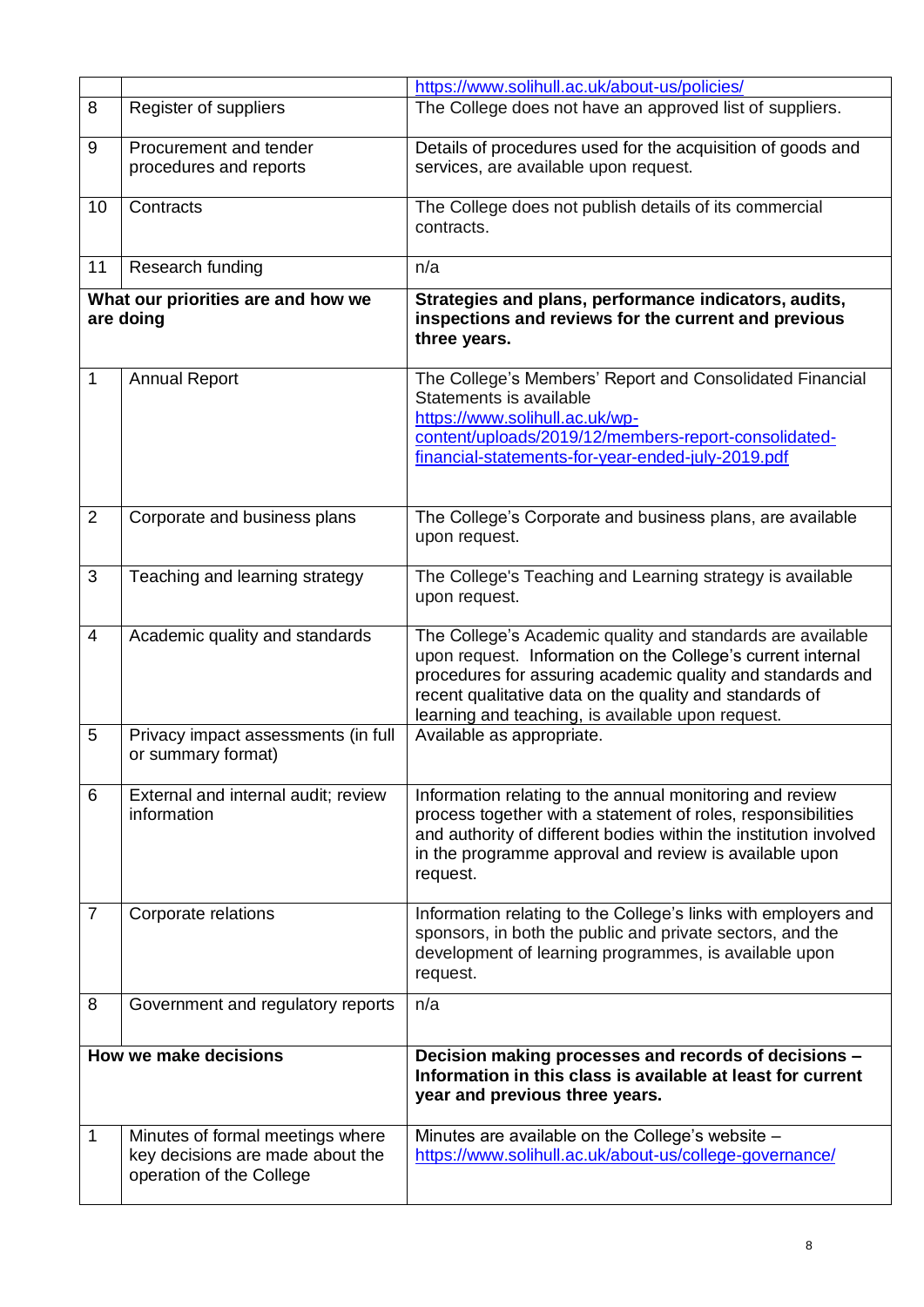| $\overline{2}$              | Agendas, officers' reports,<br>background papers and minutes<br>from governing body,<br>Council/Senate, academic boards,<br>steering groups and committees | Committee minutes are available on the College's website.                                                                                                                                                                                                                                                                                                                                                                                                                                                            |  |
|-----------------------------|------------------------------------------------------------------------------------------------------------------------------------------------------------|----------------------------------------------------------------------------------------------------------------------------------------------------------------------------------------------------------------------------------------------------------------------------------------------------------------------------------------------------------------------------------------------------------------------------------------------------------------------------------------------------------------------|--|
| 3                           | Teaching and learning committee<br>minutes                                                                                                                 | Teaching and learning committee minutes are available upon<br>request.                                                                                                                                                                                                                                                                                                                                                                                                                                               |  |
| $\overline{4}$              | Minutes of staff/student<br>consultation meetings                                                                                                          | Minutes of staff/student consultation meetings are available<br>upon request.<br>The College operates Learner Voice activities throughout the<br>year, including Student Conference, Focus Groups and other<br>events. See College website or information is available upon<br>request.                                                                                                                                                                                                                              |  |
| 5                           | Appointment committees and<br>procedures for Governors                                                                                                     | Search & Governance Committee and the Governors'<br>Handbook including the Instrument and Articles and<br>information about appointment about recruitment procedures<br>are available:<br>https://www.solihull.ac.uk/about-us/college-governance/<br>Any enquiries about governance can also be emailed to:<br>governance@solihull.ac.uk                                                                                                                                                                             |  |
|                             |                                                                                                                                                            |                                                                                                                                                                                                                                                                                                                                                                                                                                                                                                                      |  |
| Our policies and procedures |                                                                                                                                                            | Current written protocols, policies and procedures for<br>delivering our services and responsibilities - Information<br>in this class is current information only                                                                                                                                                                                                                                                                                                                                                    |  |
| $\mathbf{1}$                | Policies and procedures for<br>conducting College business                                                                                                 | Codes of practice, memoranda of understanding, procedural<br>rules, standing orders and similar information are available<br>upon request.<br>The College prefers to receive requests for information under<br>the Freedom of Information Act by email to:<br>public@solihull.ac.uk                                                                                                                                                                                                                                  |  |
| 2                           | Procedures and policies relating to<br>academic services                                                                                                   | Some of these policies are already covered in class 3 'What<br>our priorities are and how we are doing' in the context of<br>external review and academic quality and standards.<br>Additional policies under this heading may include such<br>matters as policies and procedures relating to honorary<br>degrees, procedures for changing course, regulations and<br>policy on student assessment, appeal procedures and policy<br>on breach of assessment regulations, all of which are<br>available upon request. |  |
| 3                           | Procedures and policies relating to<br><b>Student Services</b>                                                                                             | Relevant policies and procedures as they apply, to student<br>admission and registration, accommodation, management of<br>the student records system, the assessment of external<br>qualifications, internal student complaints and appeals,<br>student support services and code of student discipline, are<br>available upon request.                                                                                                                                                                              |  |
| 4                           | Tuition Fee Policy and Fees<br>Schedule                                                                                                                    |                                                                                                                                                                                                                                                                                                                                                                                                                                                                                                                      |  |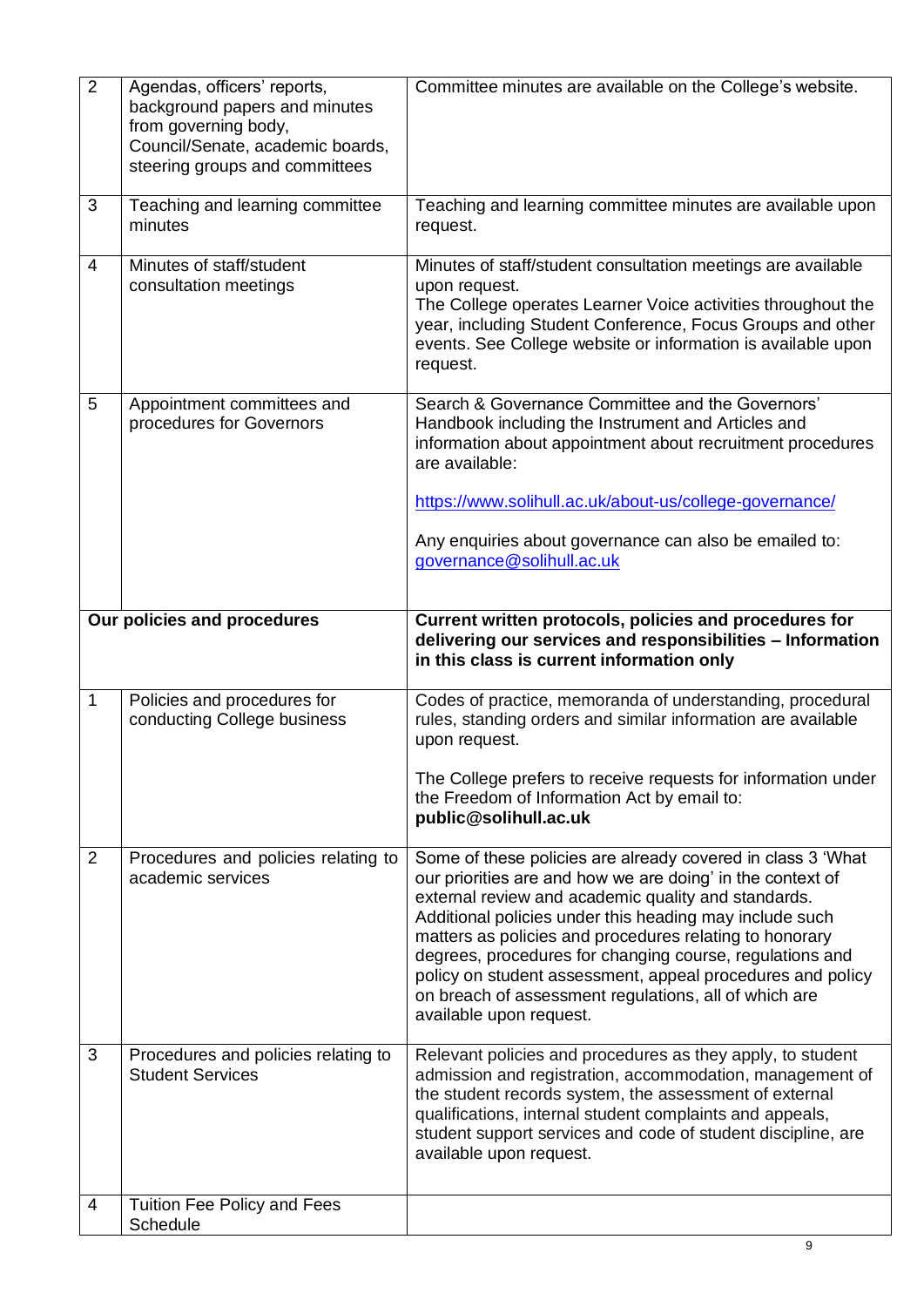|                            |                                                            | https://www.solihull.ac.uk/about-us/policies/                                                                                                                                                                                                                                                                                                                                                        |  |
|----------------------------|------------------------------------------------------------|------------------------------------------------------------------------------------------------------------------------------------------------------------------------------------------------------------------------------------------------------------------------------------------------------------------------------------------------------------------------------------------------------|--|
| 5                          | Procedures and policies relating to<br>human resources     | The full range of human resources policies and procedures<br>such as generic terms and conditions of employment,<br>collective bargaining and consultation with trade unions,<br>grievance, disciplinary, harassment and bullying, public<br>interest disclosure and staff development (such as induction,<br>probation, appraisal, promotions) are available upon request.                          |  |
| 6                          | Pay policy statement                                       | The College does not have a pay policy statement.                                                                                                                                                                                                                                                                                                                                                    |  |
| $\overline{7}$             | Procedures and policies relating to<br>recruitment         | Current vacancies at the College may be found here.<br>https://www.solihull.ac.uk/jobs/                                                                                                                                                                                                                                                                                                              |  |
| 8                          | Codes of Conduct for members of<br>governing bodies        | The College's Code of Ethics and Conduct for members of<br>governing bodies<br>https://www.solihull.ac.uk/about-us/policies/                                                                                                                                                                                                                                                                         |  |
| 9                          | Equality and Diversity policies;<br><b>Equality Scheme</b> | Equality Policy is available here.<br>https://www.solihull.ac.uk/about-us/policies/                                                                                                                                                                                                                                                                                                                  |  |
| 10                         | <b>Health and Safety</b>                                   | The College's Health and Safety Policy is available here.<br>https://www.solihull.ac.uk/about-us/policies/                                                                                                                                                                                                                                                                                           |  |
| 11                         | Estate management                                          | Information relating to the College's disposal policy, estates<br>strategy and plan, facilities management policies, grounds<br>and building maintenance, is available upon request.                                                                                                                                                                                                                 |  |
| 12                         | Complaints policies and<br>procedures                      | Complaints procedures, including those covering requests for<br>information and operating the publication scheme, are<br>available upon request.                                                                                                                                                                                                                                                     |  |
| 13                         | Records management and<br>personal data policies           | https://www.solihull.ac.uk/about-us/policies/<br>The College's Data Protection Policy may be found here.<br>https://www.solihull.ac.uk/about-us/policies/<br>Information security policies, records retention, destruction<br>and archive policies, are available upon request.<br>https://www.solihull.ac.uk/about-us/policies/                                                                     |  |
| 14                         | <b>Fileplans</b>                                           | n/a                                                                                                                                                                                                                                                                                                                                                                                                  |  |
| 15                         | Research policy and strategy                               | n/a                                                                                                                                                                                                                                                                                                                                                                                                  |  |
| 16                         | Publicly funded research outputs<br>and data               | n/a                                                                                                                                                                                                                                                                                                                                                                                                  |  |
| 17                         | Charging regimes and policies                              | Details of charges made for the provision of information<br>included in this publication scheme may be found on pages<br>12-15 of this document.<br>Details on fees imposed by the College for licensing the re-<br>use of datasets, are available upon request.<br>The College has a Conference Centre - information is<br>available at https://www.solihull.ac.uk/employers/conference-<br>centre/ |  |
| <b>Lists and registers</b> |                                                            | Information contained only in current maintained lists<br>and registers.                                                                                                                                                                                                                                                                                                                             |  |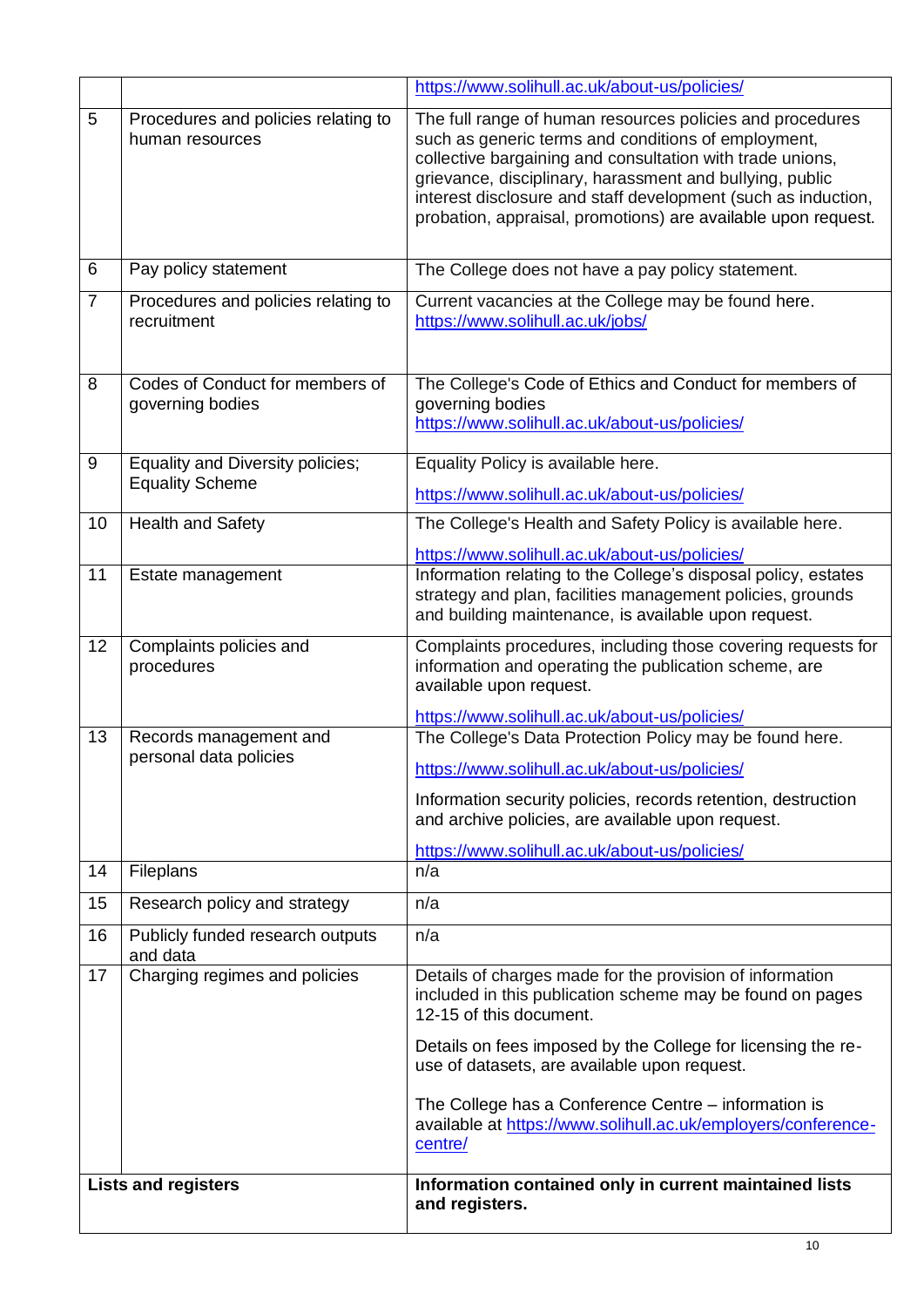| $\mathbf{1}$   | Any information the College is<br>currently legally required to hold in<br>publicly available registers | n/a                                                                                                                                                                                                                         |  |
|----------------|---------------------------------------------------------------------------------------------------------|-----------------------------------------------------------------------------------------------------------------------------------------------------------------------------------------------------------------------------|--|
| $\overline{2}$ | Asset registers                                                                                         | Information relating to asset registers is available upon<br>request.                                                                                                                                                       |  |
| 3              | Information asset register                                                                              | n/a                                                                                                                                                                                                                         |  |
| 4              | <b>CCTV</b>                                                                                             | Details of the locations of any overt CCTV surveillance<br>cameras operated by or on behalf of the College, are<br>available upon request.                                                                                  |  |
| 5              | Disclosure logs                                                                                         | A disclosure log, indicating the information that has been<br>provided in response to requests is available upon request.                                                                                                   |  |
| 6              | Any register of interests kept in the<br>College                                                        | The register of interests for Governors can be found at<br>https://www.solihull.ac.uk/about-us/college-governance/                                                                                                          |  |
| $\overline{7}$ | Senior staff's declaration of<br>interests                                                              | Information relating to the names, faculties, departments and<br>job titles of all senior staff who have made entries, is available<br>upon request.                                                                        |  |
|                |                                                                                                         | Information recorded in the 'professional' element of the<br>register is available upon request, subject to the redaction of,<br>for example, home address, or any third party personal data<br>or sensitive personal data. |  |
|                |                                                                                                         | All senior staff at the College complete a management<br>representation form annually, which includes the register of<br>interest. This is available upon request.                                                          |  |
| 8              | Register of gifts and hospitality<br>provided to senior staff and<br>Governors.                         | The College's gifts and hospitality register is available upon<br>request.                                                                                                                                                  |  |
|                | The services we offer                                                                                   | Information about the services we offer, including<br>leaflets, guidance and newsletters                                                                                                                                    |  |
| $\mathbf{1}$   | Information for students including:<br>Prospectus<br>٠<br>Course content                                | Information relating to these areas is available on the<br>College's website https://www.solihull.ac.uk/ -<br>https://www.stratford.ac.uk/                                                                                  |  |
|                | Course fees<br>$\bullet$<br>Welfare and counselling<br>$\bullet$<br>services                            | You can also email <i>info@solihull.ac.uk</i> or phone 0121 678<br>7000 / 01789 266245                                                                                                                                      |  |
|                | Careers<br>Sports and recreational<br>facilities<br>Advice and guidance<br>$\bullet$                    | For any other information relating to these areas that is not<br>available through these routes can be obtained as a Freedom<br>of Information request through public@solihull.ac.uk.                                       |  |
| $\overline{2}$ | Services for outside bodies                                                                             | Information relating to services for outside bodies, is available<br>upon request.                                                                                                                                          |  |
| 3              | Health including medical services                                                                       | Information relating to health including medical services, is<br>available upon request.                                                                                                                                    |  |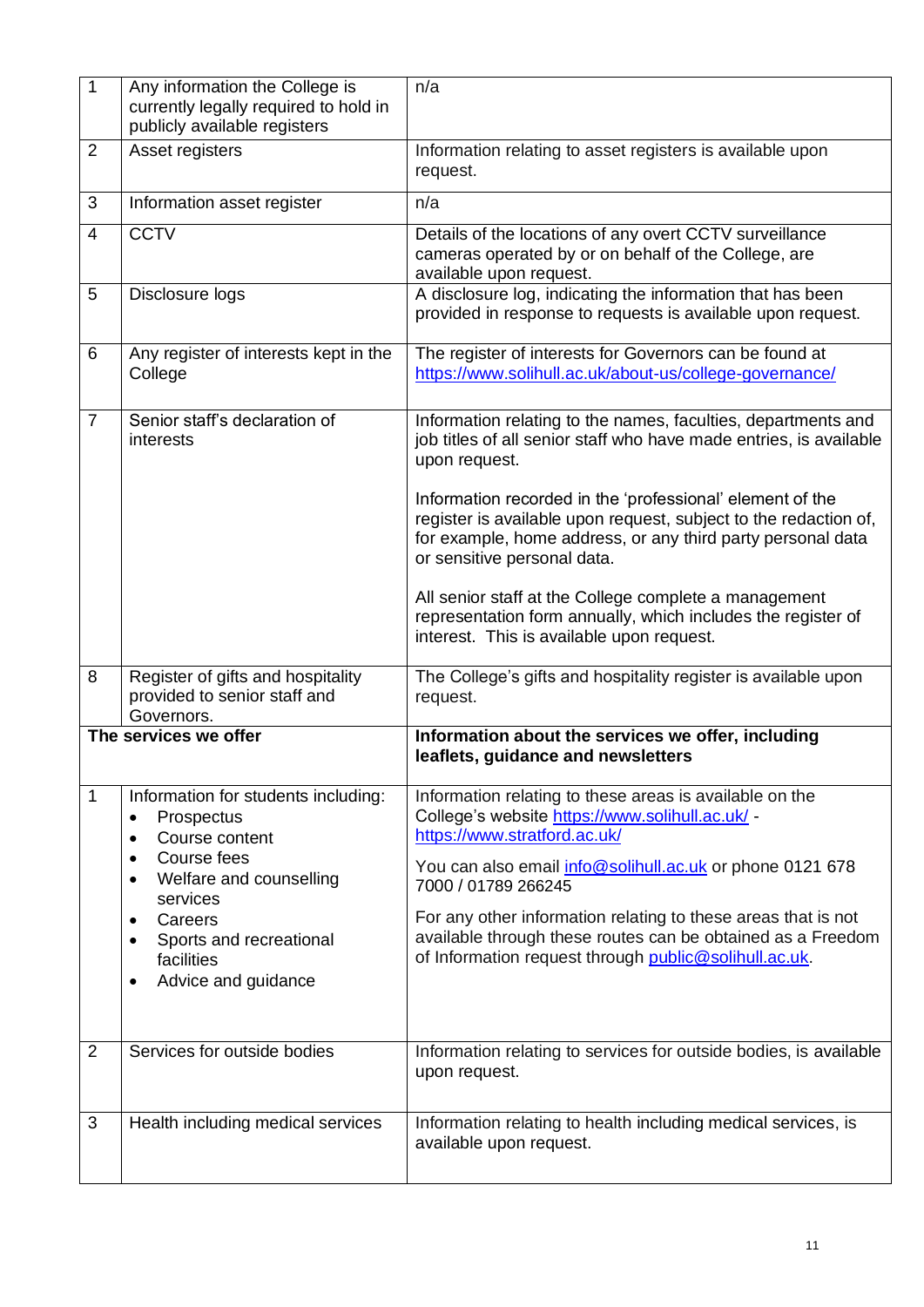| 4 | Funding, such as grants and<br>bursaries, available to students<br>from the College             | Information relating to funding, such as grants and bursaries<br>available to students from the College, is available upon<br>request.    |
|---|-------------------------------------------------------------------------------------------------|-------------------------------------------------------------------------------------------------------------------------------------------|
| 5 | Services for which Solihull College<br>is entitled to recover a fee together<br>with those fees | Information concerning College fees and charges is available<br>upon request.                                                             |
| 6 | Conference facilities                                                                           | Information concerning the College's conference facilities can<br>be found at https://www.solihull.ac.uk/employers/conference-<br>centre/ |
| 7 | Media releases                                                                                  | Press releases issued by the College may be found here.<br>https://www.solihull.ac.uk/news-and-events/                                    |

# **Freedom of Information at Solihull College: Fees Guidance**

# **How to calculate fees for access to information under the Freedom of Information Act.**

This guidance is based on the Freedom of Information Act and the mandatory FOI Fees Regulations – and information provided by the ICO, Information Commissioner's Office<https://ico.org.uk/>

#### **Is the College allowed to charge a fee for providing information under FOI?**

Under the Freedom of Information Act the College is obliged to supply information within 20 working days. The College is entitled to charge a fee for providing this information.

Whenever the College charges a fee, however, it is legally required to issue a Fees Notice to the requester **BEFORE** it supplies the information so the requester can decide whether to continue with the request.

# **How to manage 20-Day deadlines when charging fees**

The deadline of 20 working days is suspended from the date the College sends out the Fees Notice until it receives the fee. When the College receives the fee it should then start again to comply with the request. If the requester does not send the College the fee within three months of the Fees Notice, the request has lapsed and the College is no longer obliged to provide the information. **For this reason it is very important that the Fees Notice is dated**

#### **What is the College allowed to charge?**

There are two types of charges that may be made for providing information to the public: disbursements and fees.

# **Disbursements**

With **any** request for information the College is **always** allowed to charge for the cost of disbursements. Note that this means the cost of materials, not the time spent in doing the photocopying.

Disbursements include the costs of:

• complying with the obligation to supply the information in a specific format, such as on tape, on CD ROM, on paper;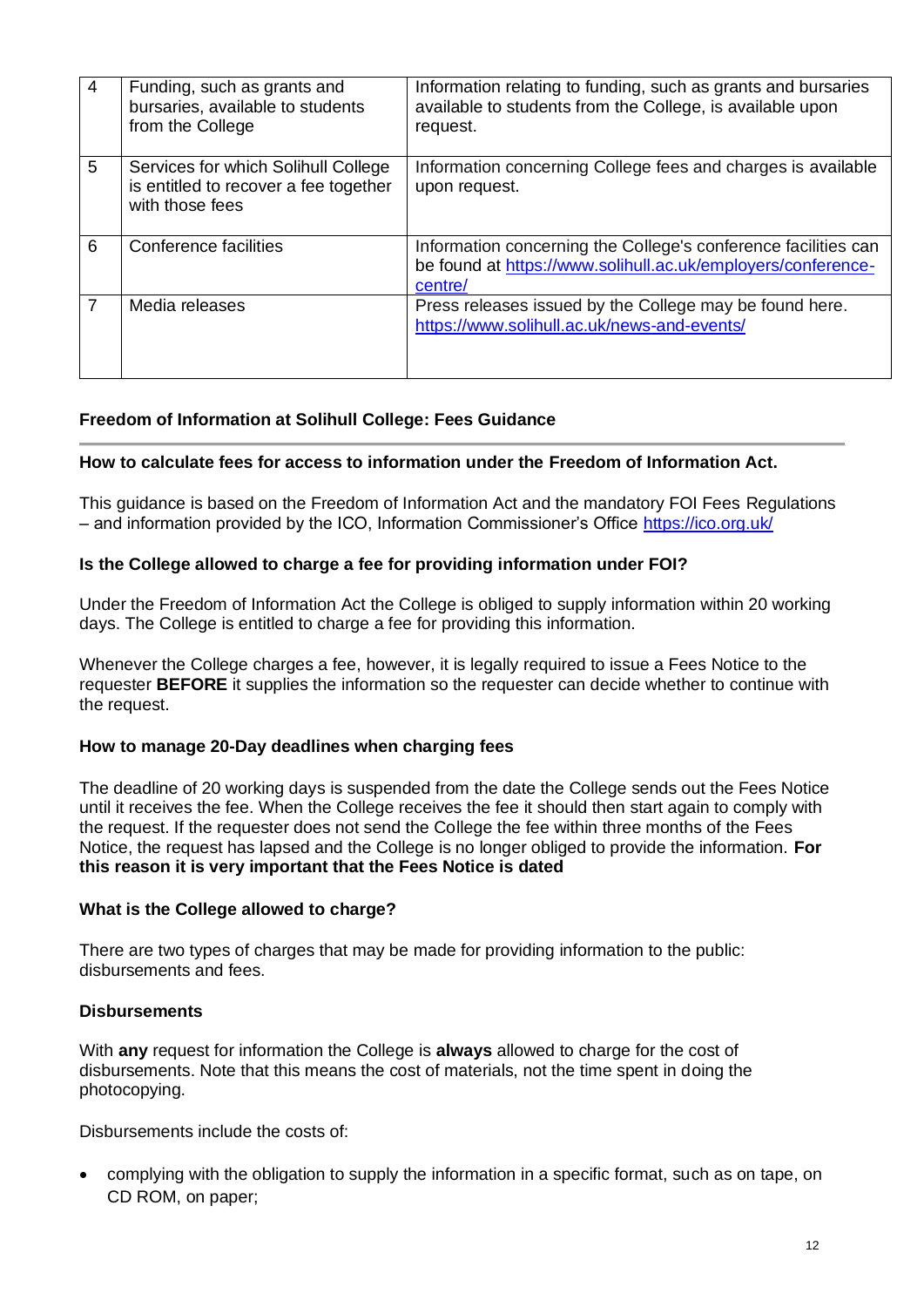- reproducing any document containing the information, such as by photocopying (at 10p per sheet where the copying is more than a few sheets);
- postage or other form of transmitting the information, such as a courier fee.

# **Fees for Searching for Information**

The College is required by law to calculate time spent responding to requests at no more than £25 per person per hour, regardless of who does the work.

The College **cannot** charge a fee for the first two and a half days' time it takes to search for, sort out, edit and redact (block out or erase) the information. This is judged to be £450 of time (18 hours).

However, if the College reasonably believes that it will take more than 18 hours to respond to a request, it is entitled **either** to refuse the request altogether or bill for all the time taken to respond. This is at the discretion of the Vice Principal Planning and Resources, the Responsible Officer.

It is also at the discretion of the Vice Principal Planning and Resources, the Responsible Officer, as to whether the College shall charge for very small fees.

# **Fees for Disclosure where the cost of compliance exceeds the \$450 limit**

If the College does decide to provide the information and it will cost more than £450 to do this, the College is allowed to charge the full cost of complying with the request, including the first £450 that it would not normally be allowed to charge.

Remember to send a Fees Notice and receive payment **BEFORE** beginning the work.

# **What is the College not allowed to charge for?**

The College is not allowed to charge for staff time spent:

- considering whether to apply an exemption;
- considering the public interest or prejudice;
- confirming or denying the information is held;
- supplying the applicant with the information.

The College is not allowed to charge a standard flat-rate fee for requests.

#### **Single requests**

Disbursements can be charged for any Freedom of Information Request (see above).

If it costs less than £450 in total (two and a half days searching, sorting, editing and redacting plus disbursements) to answer a single request, the College may **only** charge for the disbursements.

If it costs more than £450 (two and a half days searching, sorting, editing and redacting plus disbursements) in total, the College may use its discretion **either**:

- To provide the information and charge the full amount (i.e. £450+) **or**,
- To refuse the request

Whichever decision is made, the College **MUST** tell the requester in writing.

**Single enquiries: Is it worth recording the time spent complying with a minor request for information?**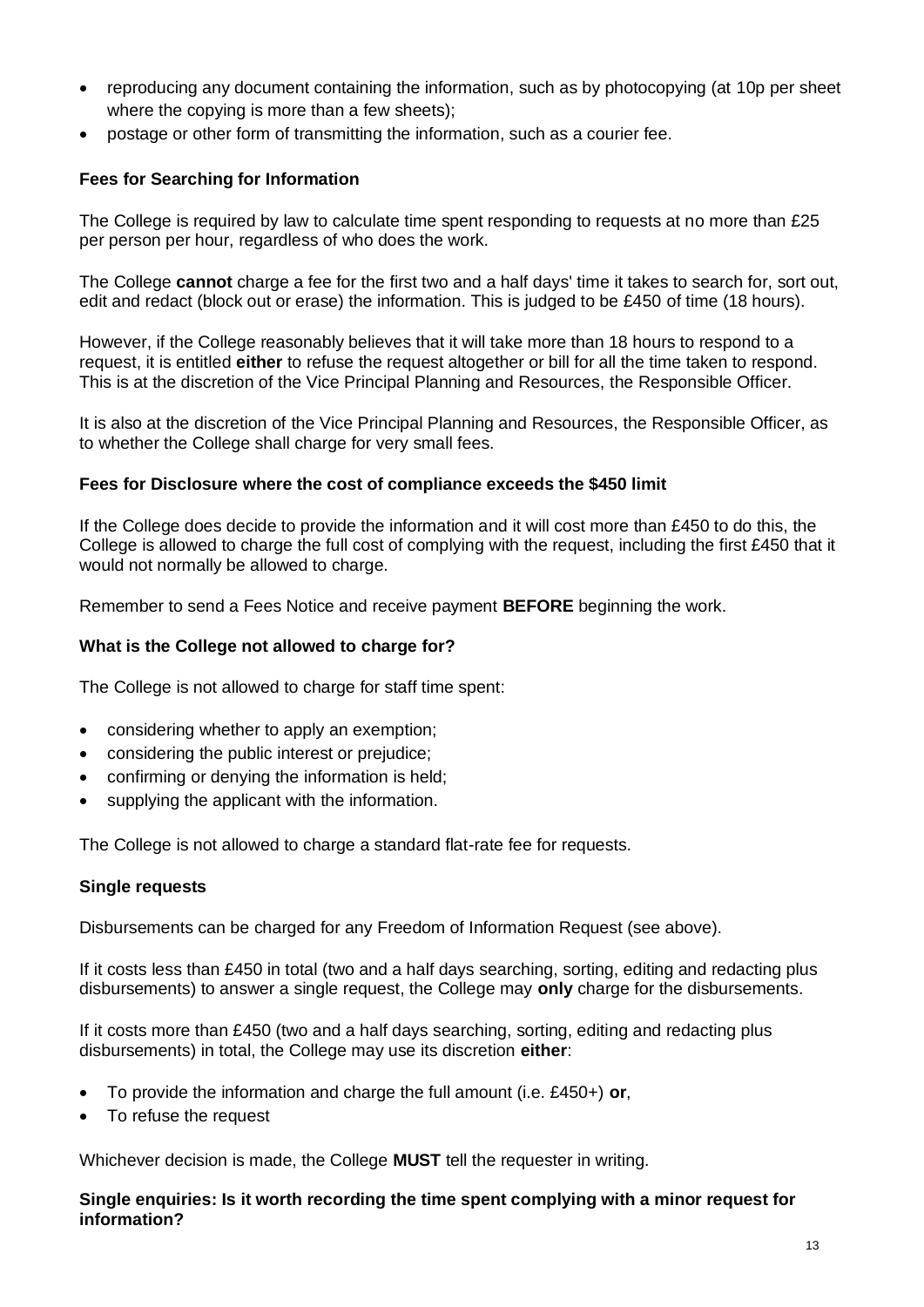Yes, it is, because if you receive subsequent requests from the same individual for the same or similar information within 60 working days of the first request the College can treat it as a 'repeated enquiry' (see below) and may be able to charge a higher fee or refuse the request.

### **Repeated requests**

A repeated request is where the College receives subsequent requests from the same individual for the same or similar information within 60 working days of the first request. If the College gets a repeated request it can add the cost of each request together and either:

- refuse to comply with the request because it exceeds the limit of £450 or
- charge the full amount for providing the information.

The College will issue a Fees Notice so the requester can decide whether to pursue the request.

# **"Campaign" enquiries**

"Campaign" enquiries fulfil each of the following criteria;

- there are two or more requests
- the requests must relate to any extent to the same or similar information
- they are received from different persons
- the requesters appear to be acting in concert or in pursuance of a campaign
- the requests are received within any period of 60 consecutive working days.

As with repeated requests, the rules for a single enquiry still apply, but the estimated cost of complying with any one of the requests is taken to be the total cost of complying with all of them. This is known as "aggregation of related requests". This would normally mean that it would be too expensive to comply with the request; if in doubt, seek advice from [public@solihull.ac.uk.](mailto:public@solihull.ac.uk) The College can make a separate disbursement charge for each person, but only ONE charge for locating, redacting and providing the information.

If a large group of people are making similar requests the College should give serious consideration to publishing the information on a website to save on the cost of responding to each request. If it takes more than two and a half days to find and collate the information it is still at the College's discretion whether it does this, but if a large section of the public is requesting information it is good public relations to take all reasonable steps to provide as much information as possible, without damaging the legitimate interests of others.

#### **What if the College has overestimated the cost of a request and has already received the fee?**

If the College has overestimated the cost of the request by more than £5 it must return the difference to the requester.

#### **What if the College underestimates the cost of a request?**

If the College has underestimated the cost it must use its discretion. If it is a small amount, it may choose not to ask for more money and continue to complete the request. If the College does wish to make another charge, it must issue another Fees Notice. The College must not carry out any more work until it has received the fee.

# **Publication Charges**

Much of the College's information is publicly available through its website or printed publications. From time to time requests are received for printed copies of other information. This information is